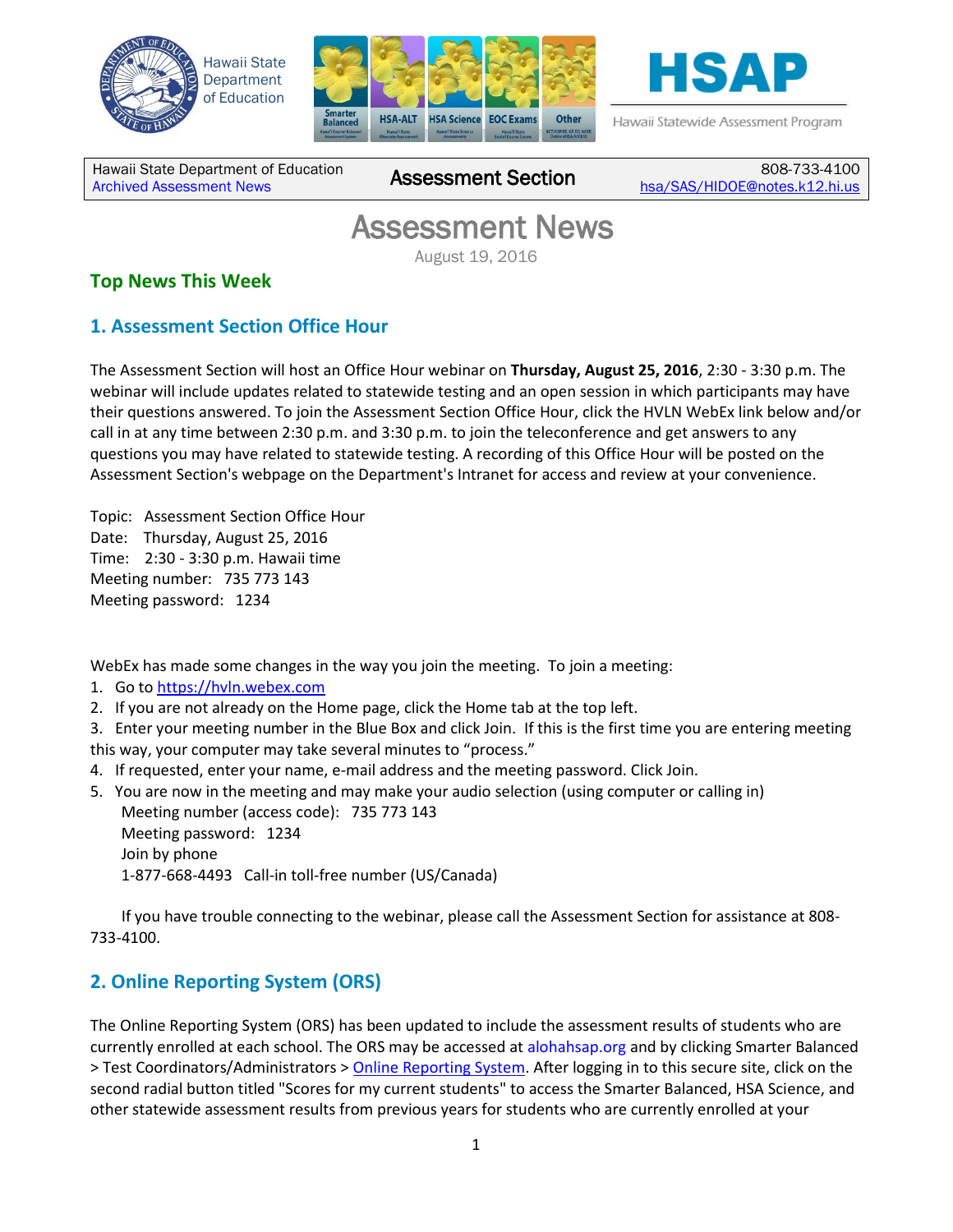# Assessment News

August 19, 2016

school. If you need assistance accessing the ORS you may contact the HSAP Help Desk toll free at 1-866-648 3712 or by emailin[g hsaphelpdesk@air.org.](mailto:hsaphelpdesk@air.org)

#### **3. The Hawai'i Statewide Assessment Program (HSAP) TIDE User Guide and TIDE Quick Guide**

The HSAP TIDE User Guide provides full instructions on using the TIDE system, including navigating and entering data into TIDE. The HSAP TIDE Quick Guide provides a brief overview of the steps for activating your TIDE account, logging into TIDE, and adding user accounts (if allowed). The User Guide and the Quick Guide are both located at alohahsap.org > Resources > Test Coordinators/Administrators > Test Administration.

#### **4. National Assessment of Educational Progress (NAEP)**

For the 2016-17 NAEP schools, the MyNAEP website becomes active on **Tuesday, August 23, 2016**. NAEP State Coordinator, Robert Hillier, will either send NAEP testing coordinators instructions on how to register at this website or for schools with new testing coordinators will schedule a visit to occur in September 2016. If you have any questions, please contact Robert Hillier of the Department's Assessment Section at 808-733-4100 or via Lotus Notes.

#### **5. ACT Assessments**

#### **The ACT Aspire (Grades 8, 9 and 10)**

#### *ACT Aspire Upcoming Information and Customer Service Hours*

Test coordinators at schools planning to administer the ACT Aspire assessments are encouraged to review information posted at the ACT portal for Hawaii: [www.act.org/aap/hawaii.](http://www.act.org/aap/hawaii) The ACT Aspire Team will begin emailing important information to all secondary public and public charter school ACT Aspire Test Coordinators in September 2016. In the event you have a question or need support regarding the ACT Aspire Assessment, please call the ACT Aspire Customer Service at 888-802-7502 Monday-Friday, 2:00 a.m. - 3:30 p.m. Hawai'i Standard Time. If you need further support, please contact Kuaanaai Lewis of the Department's Assessment Section at 808-733-4100 or via Lotus Notes.

#### **The ACT (Grade 11)**

#### *The ACT Upcoming Information and Customer Service Hours*

The ACT test coordinators are encouraged to review information posted at the ACT portal for Hawaii: [www.act.org/aap/hawaii.](www.act.org/aap/hawaii) The ACT Team will begin emailing important information to all secondary public and public charter school ACT Test Coordinators in October 2016. In the event you have a question or need support regarding the ACT Assessment, please call the ACT Customer Service at 800-553-6244 ext 2800 for general inquiries, or 800-553-6244 ext 1788 for information about accommodations, Monday-Friday, 2:00 a.m. - 12:00 p.m. Hawai'i Standard Time. If you need further support, please contact Kuaanaai Lewis of the Department's Assessment Section at 808-733-4100 or via Lotus Notes.